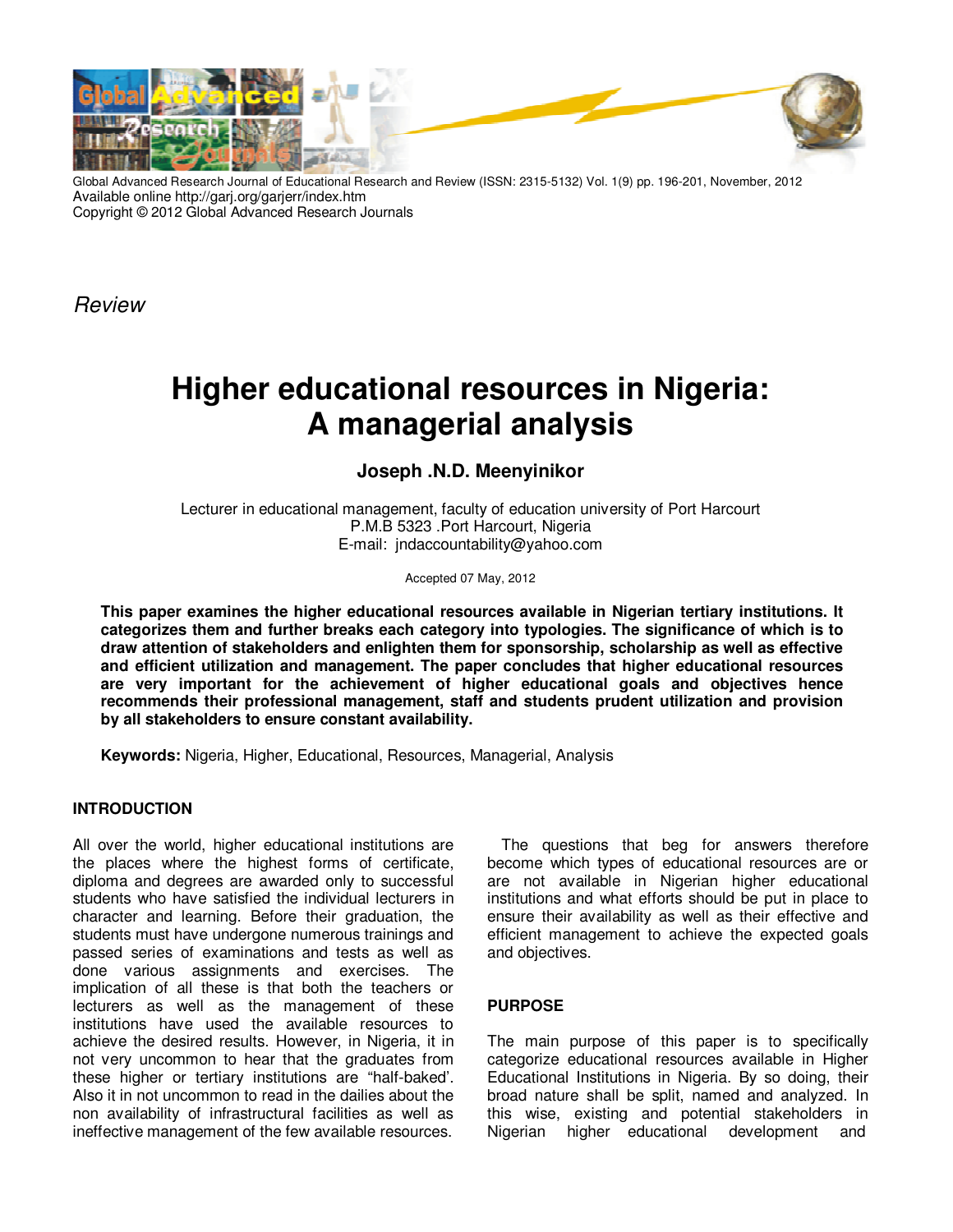advancement, it is hoped, shall be enlightened and their attention drawn to desired specific areas for consideration in terms of sponsorship and scholarship. Also, the analysis shall enhance professional handling as well as effective and efficient management of each category of higher educational resources by the students, staff and management of these tertiary institutions.

## **Approach**

The purpose of this paper shall be achieved through extensive related literature review and document analysis. Also consultations and interviews shall be held with colleagues and responsible officers in some of the federally, state and privately owned tertiary institutions in Nigeria. Finally, the experiences of the writer as a diligent member of staff both as a non teaching and teaching staff in a federally funded University in Rivers State since January 1989 till date including as a student: undergraduate and postgraduate, shall be very much capitalized upon. It is believed that the combination of these methodologies shall hopefully produce an acceptable and comprehensive analysis of Higher Educational Resources in Nigeria for effective and efficient management to achieve predetermined goals and objectives.

#### **Resources**

Resources as a word was publicly used in 1779 (Murray, Bradley, Craigie and Onion: 1970). The meaning then was restricted to national possessions, the collective means possessed by any country for its own support or defence. Since then there has been different definitions of resources. Thorndike and Barnhart (1979) defined resources as the actual or potential wealth or indeed any supply that will meet a need, enable success to be made or enable a difficult situations or trouble to be got out of. Hornby (2001) stated that resources are all the things available for an individual, a group of individuals, an organization, institution, association and any combination thereof, to be used for the purpose of achieving pre-determined aims and objectives. The above imply that there are many types of resources. Thus, there are Natural Resources, Allen (1959); Industrial Resources, Zimmermann (1951); economic resources, Gbosi (2003); Manpower resources, the Nigerian Institute of Management (1985); Abiotic and Biotic resources (Kinako, 1990), National resources (Buhari, 1985) and Education Resources which in the subject matter of this paper.

#### **Educational Resources**

Okunola (1986) and Agun (1988) defined educational resources as the sum total of everything that goes into the educational system to encourage, support, promote and facilitate the teaching-learning process. Presently, Nigeria operates the 6334 system of education whereby 6 years are spent in the primary schools, 3 years in the junior secondary, the next 3 years in the senior secondary while the last 4 years are spent in the tertiary or higher institutions. However, this author is of the view that there are 5 levels namely, pre-nursery, nursery, primary, secondary and tertiary levels of education in Nigeria that holistically and completely handle the educational needs of every individual from the day of birth till the day of death. Educational resources at the higher or tertiary level is the focus of this paper because it is at this level that all the members of staff of all the other levels obtain their highest training, certificates, diplomas and degrees.

### **Higher Educational Resources**

Higher educational resources are all the living and non living things, touchable and untouchable, seen and unseen, used in a higher educational institution for the purpose of effectively and efficiently achieving the predetermined goals and objectives for which that particular higher educational institution was established for. The above definition requires the need for categorization. In Nigeria, and indeed for the purpose of this paper, categorization of higher educational resources is the classification of higher educational resources into two and the sub classification of each class into further two and do so. This categorization, classification, sub-classification and so on is the managerial analysis of higher educational resources that will enhance effective and efficient management for goals achievement particularly in higher educational institutions and generally in education. For example, one suggested categorization of Higher Educational Resources is the (1) Human Resources and (2) Material Resources.

#### **Human Resources of Higher Education**

The human resources of Higher educational resources in Nigeria are all the individuals and/or group(s) of individuals who are directly involved in the teaching – learning process for the purpose of achieving effectively and efficiently the predetermined goals and objectives of higher education. The human resources of higher education in Nigeria are sub-classified into (1.1) Staff and (1.2) Students.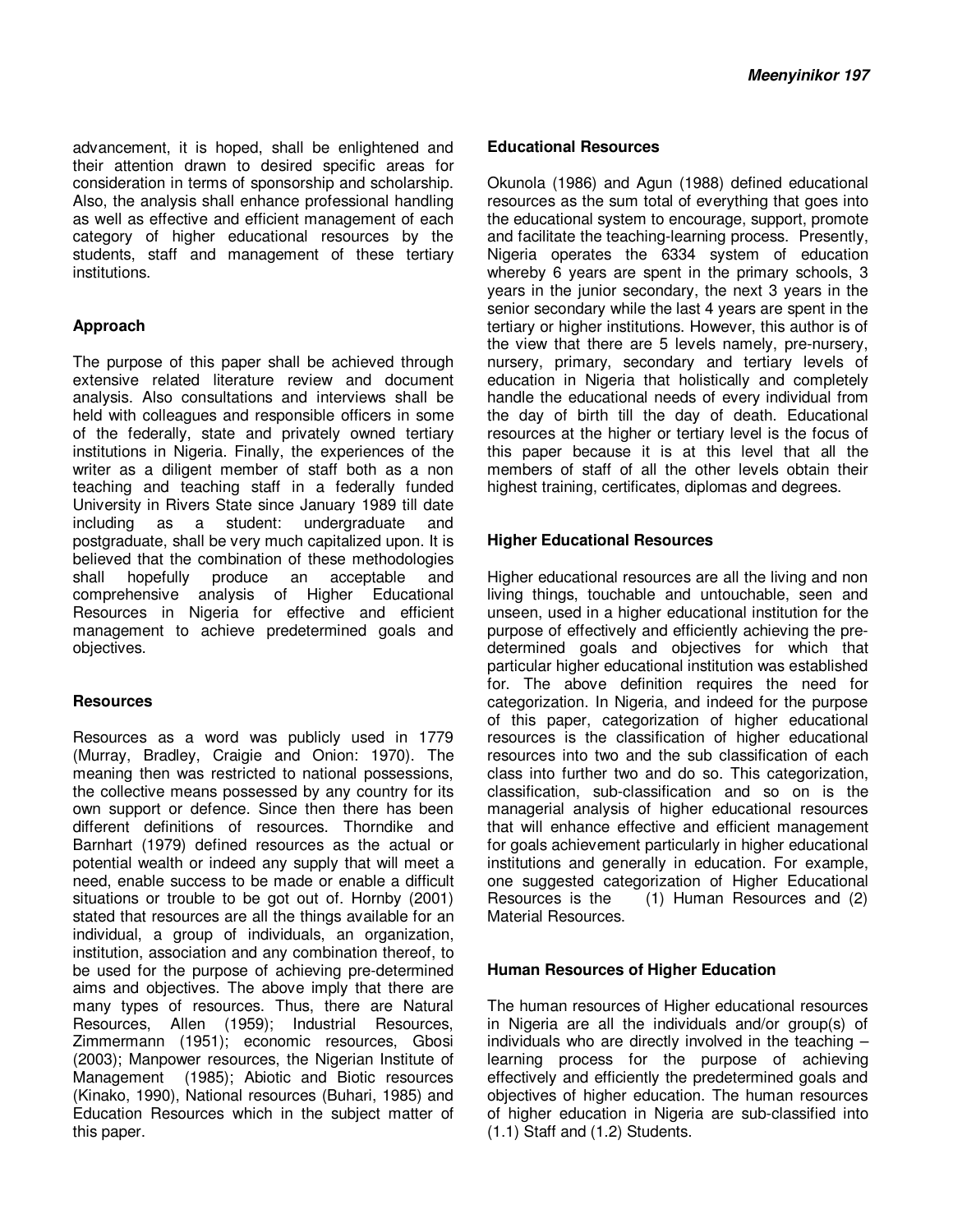#### **Staff**

The staff constitutes all the various types of workers employed or engaged for the work of the higher educational institution. All the workers in higher educational institutions are further classified into: Teaching Staff and Non Teaching Staff.

The teaching staff are workers in higher educational institutions who actually by qualification stand in front of a class of students, to teach them, examine them, test them, assess them, evaluate them and must be satisfied that an individual student in found worthy in character and learning to be so awarded the appropriate certificate, diploma or degree (Ibeh, 1990). The only qualification for teaching in a higher institutions is a doctorate degree in philosophy of any particular field. Only the doctorate degree (Ph.D) holders are rightly and legitimately called lecturers. Professors are those with agreed acceptable publications, years of graduation and experience. The teaching members of staff, for trade union purposes, form themselves into the Academic Staff Union of Universities (ASUU), Anikpo (2011).

The non-teaching staff of tertiary institutions are the Human Resources in the higher educational system who are not engaged in the direct teaching of the students. Accordingly, they do not set examinations for students; they do not mark their scripts and award them grades or scores. They are generally in charge of all the management functions such as the Bursary, Registry, Works, Transports and Security maintenance. For trade unionism purposes, they form themselves into the Senior Staff Association of Nigerian Universities (SSANU) for the senior members of staff, and the Non-academic Staff Union of Universities (NASU) for all the junior members of staff. Just recently, another breakaway group known as the Association of Senior University Technologists of Nigeria (ASUTON) has occurred. These staff operate in the university laboratories for physical demonstrations during workshops and practicals by the teaching staff and students. Perhaps it is these breaks and breakings-away that make the non-teaching staff weak and unable to make any significant influence over some unacceptable government policies and decisions on matters adversely affecting university educational operations and trade unionism in Nigeria.

The non-teaching staff are classified further as Industrial Trainee (I.T) workers or students on Supervised Industrial Works Experience Scheme (SIWES). National Youth Service Corps (NYSC) members, Junior and Senior Staff. They could also be part time, full time or contract staff. It is very important to note that the appointment of a professor, for example, as a Vice Chancellor and vested with the

overall responsibility of headship of the management of the university, does not in any way or manner make him a non-teaching member of staff. The value placed on the human resources in the tertiary educational system of operation is a function of staff classification or categorization.

#### **Students**

Students are the direct and main beneficiaries of the educational system, Donald and Hoskinson (1978). They also include clients that universities consult for. They constitute a greater proportion or percentage of the Human Resources of Education. They form the basis for evaluating the effectiveness and efficiency of the staff both in their own performances and that of the other educational resources, Adaralegbe (1969). Students are sub-classified as fresh students and continuing students.

Fresh students are the just admitted students to an educational institution. They are the new students into the educational system. In the case of the tertiary institution or higher system of education they are also called, the year one students. Sometimes they are referred to as Part One Students. They come in through different sources namely, Joint Admissions and Matriculation Board (JAMB); internal University preparation programme called Basic studies; Advanced Level Certificates Examinations (A-level); University Diploma Examinations; University First Degree; General Certificate of Education (GCE) programmes and recently National Examinational Council (NECO), Senior Secondary School Certificate Courses (SSCE) and other Certificates and remedial programmes acceptable by the university concerned, (JAMB 2003). Some of these fresh students may be part-time while others may be full time.

Part-time students are those students that combine studies with other activities such as working and receiving monthly salaries and as such may spend longer duration for a particular programme of studies. An example of part time students includes all sandwich students who are mainly teachers that come in to study for their various educational degrees only during normal school holidays and long vacations. Others are civil servants and private employees who only come to study for various educational degrees at their weekends. Full time students are not expected to engage themselves in other activities outside the normal courses for studies. Thus for a particular programme, for example, a full time student may spend a minimum of four years for completion, while a part time student may require 6 to 7 years for completion, all things being equal. Thus fresh students could be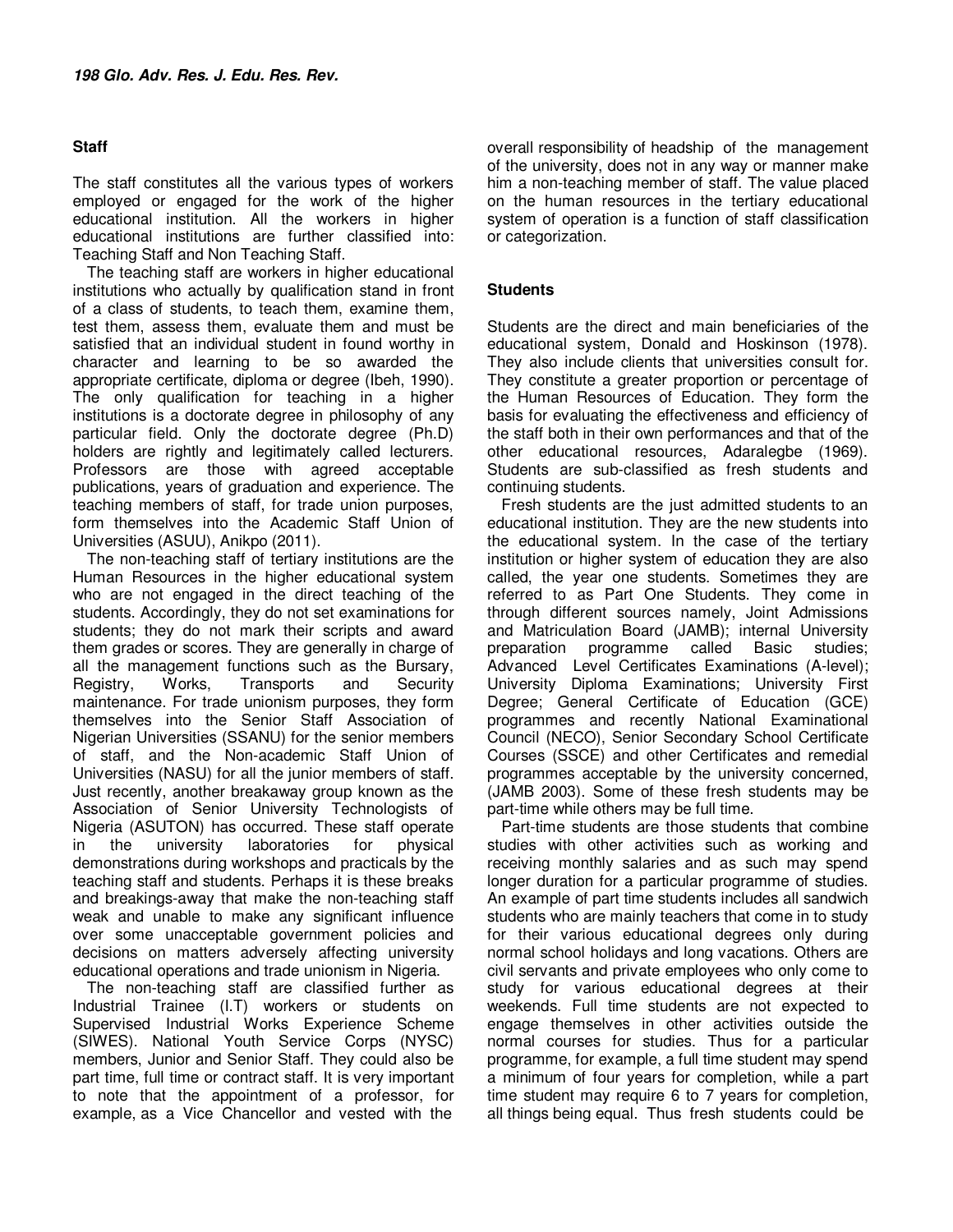certificate, diploma, undergraduate and postgraduate students.

A full list of all fresh students admitted in a particular year of study in a particular institution is normally written in the Matriculation Register and signed individually by them. They are also required to attend an orientation course that ends with the matriculation ceremony. This matriculation ceremony concludes the registration exercise of fresh students as full members of the institution. It is from this matriculation register, if properly maintained, that one can say for sure and on the spot too, how many students are there by year, sex, local government area, state of origin, nationality and by age in a department, faculty and in the entire institution, without spending hours, days, weeks and even months of calculations, consultations, referencing and meetings. These fresh students automatically graduate to become the continuing students at the next academic session.

The continuing students of any educational system are all other students who are not fresh students in that particular institution. They may be classified similarly according to their programmes or courses of study but definitely they are not year one students. Continuing students are also referred to as returning students. Returning students compared with the fresh students are the more difficult to manage. This is because, having spent more than a year in the institution, may naturally feel very stuff, proud and arrogant. This feeling may increase as the year of study increases. For example, Kolawole (1998) reported that 32 continuing students were dismissed from their institution for being deeply involved in secret cult activities on campus. Like in the case of fresh students, continuing students are listed faculty by faculty and in these faculties, department by department; and in these departments, year by year. This is done in such a way that each student can be traceable to a particular course or subject of study. This creates room for accountability arising from the optimum use of allocated educational resources. Particularly, as each of these students needs to be identified, allocated with specific material resources and assisted by the human resources to ensure that both the individual student's and the institution's goals are achieved. Hence the members of staff have a lot of work to do with the students, on the students and for the students if the goals and objectives of tertiary education are to be achieved.

#### **Material Resources of Higher Education**

The material resources of higher educational resources in Nigeria are all the other higher educational

resources excluding the human beings. In other words, the material resources of higher education include everything except everybody involved in the teachinglearning process for the purpose of achieving effectively and efficiently the predetermined goals and objectives of higher education. They are sub-classified into 2.1 Financial material resources of higher education and 2.2 Non financial material resources of higher education

#### **Financial material resources of higher education**

Favel (1976) had argued that every resources is financial since every business is about money or money's worth. According to Favel, every transaction can be quantified in monetary or financial terms. However, Werton and Brigham (1979) has indicated that goodwill or good image and name are also financial since credit worthiness is the ability to raise money without the physical cash being visibly exchanged. Thus Koontz and Weihrich (1989) had opined that educational institutions had developed the culture of setting up commercial ventures, units and business outfits and centers as a means of raising funds for the growth and stability of the system. Some examples of such commercial ventures and strategic business units in Nigerian universities include: Colleges of Continuing Education (CCE), Demonstration Secondary Schools, Staff Primary Schools, Daycare Nursery/Kindergarten Centre, Filling Stations for Fuel. Diesel, gas and Kerosene, Guest houses and Homes, Restaurants and Staff Canteens, Investments and Business Shopping Centres, Professional consultancy centers, Motor mechanic Shades and Garages/Workshops, Science and Engineering Workshops and units, Computer Services Centres, Internet Browsing Centers, Communication: Paid phone service, E-mail Service Centres, Research and Development Centres. This was also confirmed by Asechemie (1999) when he put it clearly that there are various sources of funds for tertiary educational goals achievement. Welton (1981:90-108) confirmed the role of credit worthiness as an item of educational resources when he stated and recommended a critical relationship between the heads of educational institutions and educational authorities, while Bright (1999) indicated that I owe you (IOU), loans, written pledges and other forms of goodwill may allow activities to be carried out and operations go on without the actual exchange of physical cash. On the other hand, physical cash is very important for the achievement of the goals of education for which so many names have been given to its non availability- "inadequate funding" (Meenyinikor: 1998, Eke: 1988);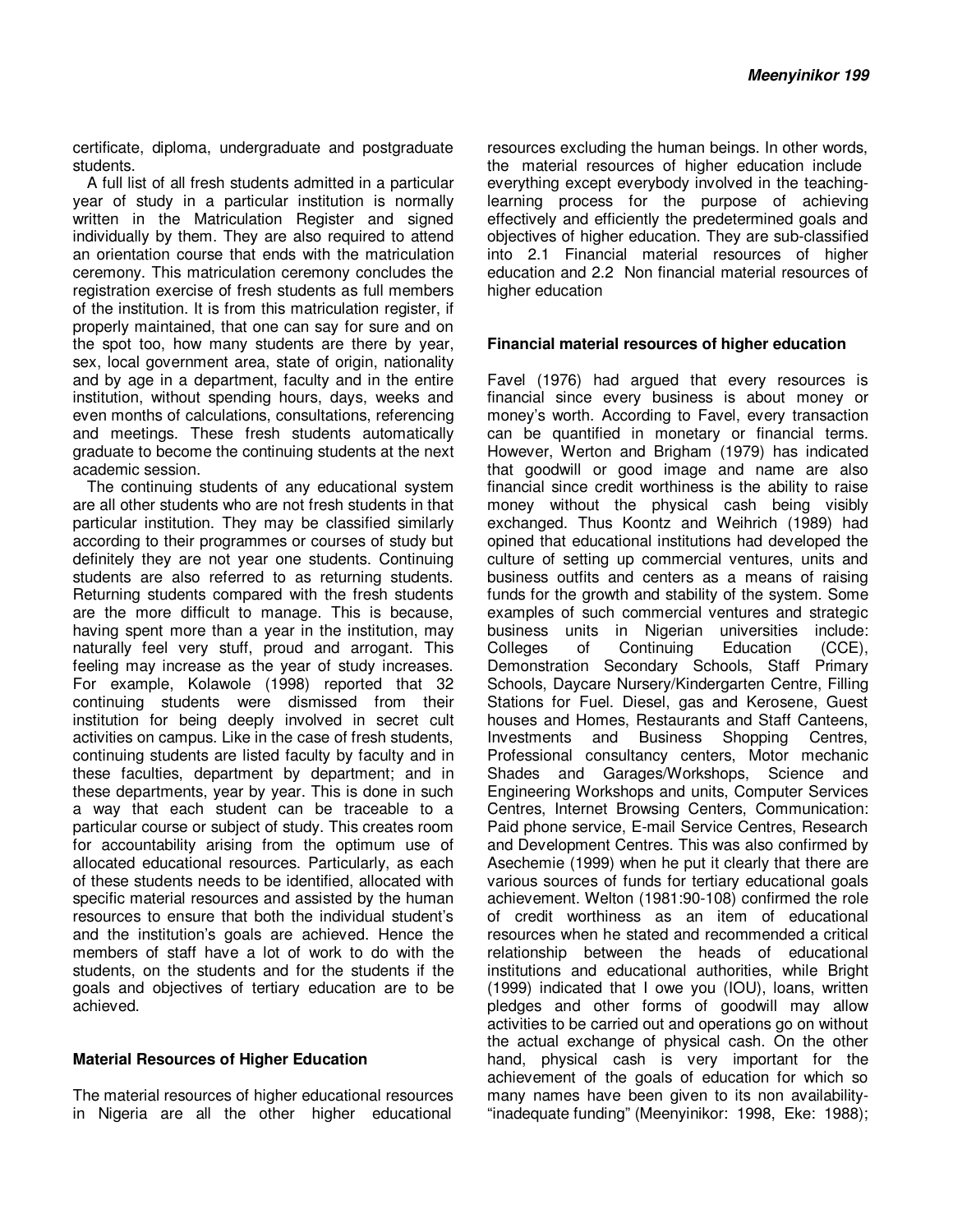"Financial Constraints" (Adewole: 1987); "Lack of adequate funding" (Balogun: 2001); "Cost of Funding" (Stein: 1979) or "lack of financial resources:" (Freed and Klugman: n.d), they are usually referring to the non-availability of physical cash. Most tertiary institutions endowment funds and donations are in the form of physical cash. Thus, to confirm the recognition of the power of physical cash on the quality of university education in Nigeria, Zuofa, Tawari and Koko (1999) recommend that government and wellmeaning Nigerians should aid university managers in terms of adequate funding.

#### **Non financial material resources of higher education**

The Non-financial material resources of education are all the things that go into education that are not financial and are not human. They are all the things that money can buy and price tags can be stuck on them. Firstly, the perishable educational material are the educational material resources that money can buy and may disappear as human beings use them in education. They are normally referred to as the consumables or perishables. They are like the stock-intrade items in a trading organization or work-inprogress items in a manufacturing concern (Wood, 1980 and Thornton, 1978). Their disappearance may be due to usage, obsolescence, or out-datedness. For example, biros, pencils, chalk, and other items of stationery may disappear due to usage. But on the other hand, journals, periodicals and textbooks may be obsolete due to the arrival of new editions and new or improved publications. Also some computer software and programes may be completely obsolete due to the emergence of newly discovered packages that may be efficient and effective in terms of output, costs-saving, attractiveness and availability.

Secondly, the durable educational materials are the material resources of education that money can buy and may last in the system for a year and more. They usually cost of lot of money per item and can be maintained by repairs and regular servicing. Such treatment ensures their durability and elongation of life span. Once such an item is procured, prudent tertiary institutional management will use some financial management techniques to set aside certain amount each year towards its replacement, upkeep and maintenance (Etuk-Udo, 1993, Vickery, 1973 and Favel, 1976). Examples of the durable material resources of educational institutions include the motor cars and vehicles of the principal officers, Deans and Head of Departments, HODs; the plants and equipment in the various laboratories and workshops, fixtures and fittings in the various lecture halls and

offices; the lecture halls; buildings and offices and the land on which the entire tertiary institution stands. They are the fixed assets of the tertiary institutions in Nigeria. In cases where all the required fixed assets cannot be acquired due to perhaps no-availability of physical cash, they may be borrowed. In such a situation, only a little amount called rent could be paid to the owner for the use of such an asset.

#### **CONCLUSION**

The availability of higher educational resources in very vital for the achievement of tertiary educational goals in Nigeria. Also, the comprehensive categorization, further classification and sub classification of the these higher educational resources will go a long way to enhance the effective and efficient management of these higher educational institutions. Consequently and sequel to the managerial analysis of the higher educational resources, the attention of all the various stakeholders may be drawn to specific areas of interest for provision, sponsorship, scholarship, donation and other forms of assistance. Furthermore, specialization which comes as a result of professionalization in the handling and care of one particular type of resources ensures the achievement of the desired goals and predetermined objectives through the avoidance of waste, carelessness and inefficiency.

#### **RECOMMENDATION**

Based on the conclusion of this paper, the following recommendations are hereby made.

1. There should be a comprehensive categorization or classification of all higher educational resources in all Nigerian higher educational institutions in line with the suggestions made in this paper.

2. The categorization or classification of all higher educational resources in all Nigerian educational institutions should be in uniform and the same.

3. All stakeholders of higher education in Nigeria should be educated about these categorizations so as to draw attention to specific areas of interest for sponsorship, scholarships and other forms of assistance including maintenance.

4. The management and handling of these categorized higher educational resources should be left only in the hands of professionals and qualified or experienced member of staff so as to avoid damage, wastage and misuse.

5. Where appropriate, all higher educational resources should be properly identified by very unique numbers and these should be very conspicuous. For